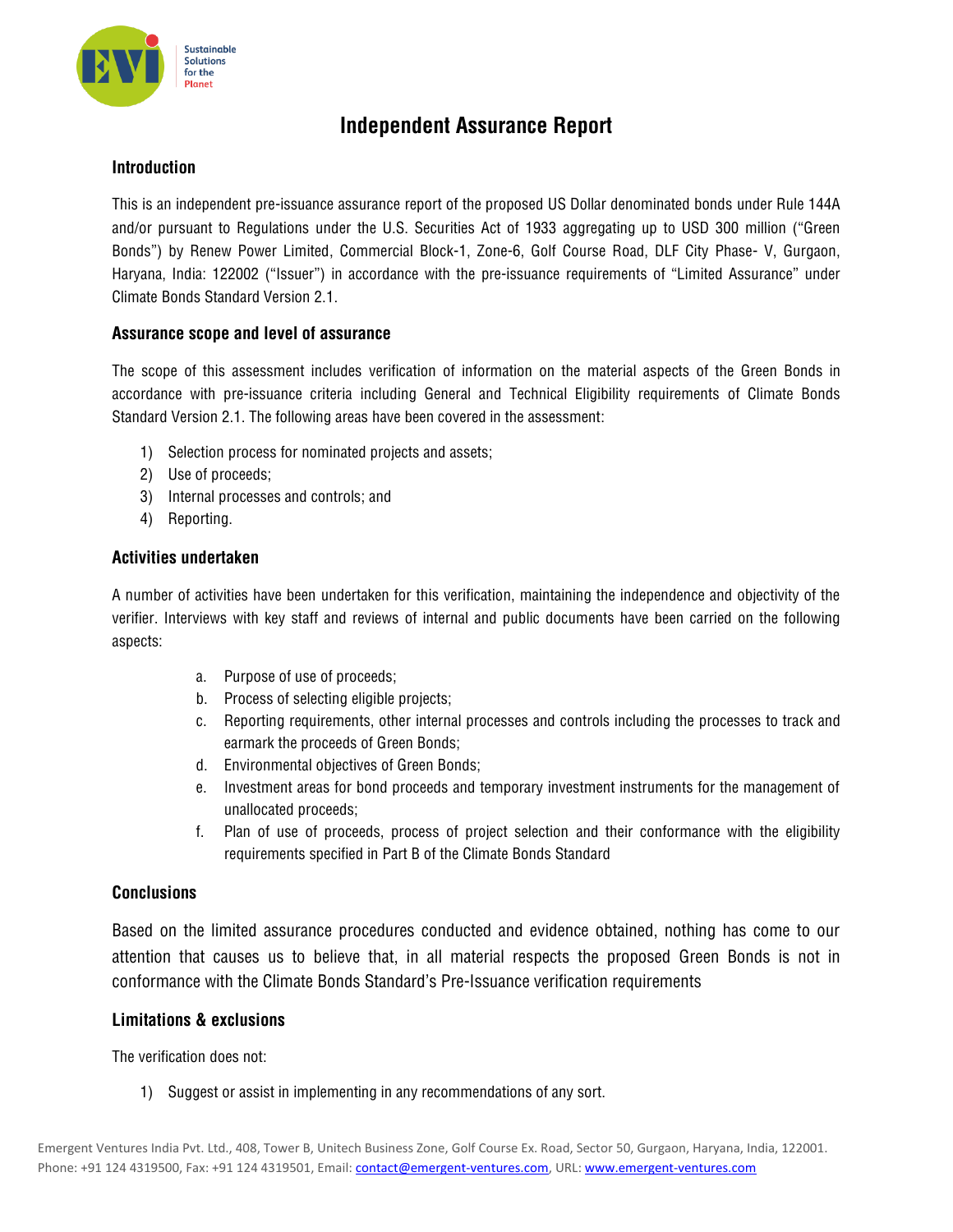

- 2) Assess data and information beyond the defined reporting boundary and period.
- 3) Set any expectations of the proposed Green Bonds issuance.
- 4) Verify the financial standing, economic performance and credit rating of the prospective issuer.
- 5) Verify statements by Issuer that describe opinions, beliefs, aspirations, expectations, aims or intentions.
- 6) Make any assessment of the environmental, social, or governance impact of the proposed projects/investments, except to the extent required for compliance with Climate Bonds Initiative Version 2.1.
- 7) Assess whether the proposed projects or investments comply with local regulations.

#### **Independence**

The verification has been carried out by experts of environment, social, climate change and sustainability areas. Neither Verifier nor any member of the verifier team is involved in any way in the issuance or management of Green Bonds. Verifier has applied internal procedures to confirm no conflicts of interest for this verification engagement. Verifier team has followed ISAE 3000 (Revised): *Assurance Engagements other than Audits or Reviews of Historical Financial Information* for carrying out the Limited Assurance.

#### **Issuers' responsibility**

The Issuer is responsible to ensure the compliance of Green Bonds with Climate Bonds Standard Version 2.1.

#### **Verifier's responsibility**

The report is intended to inform the Issuer about the compliance of Green Bonds in accordance with the pre-issuance criteria of Climate Bonds Standard Version 2.1.

Snigdha Kala Atul Sanghal Atul Sanghal Atul Sanghal Atul Sanghal Atul Sanghal Atul Sanghal Atul Sanghal Atul Sanghal

Lead Assessor Technical Reviewer

Emergent Ventures India Pvt. Ltd. (Gurgaon, India) 30th Jul, 2019